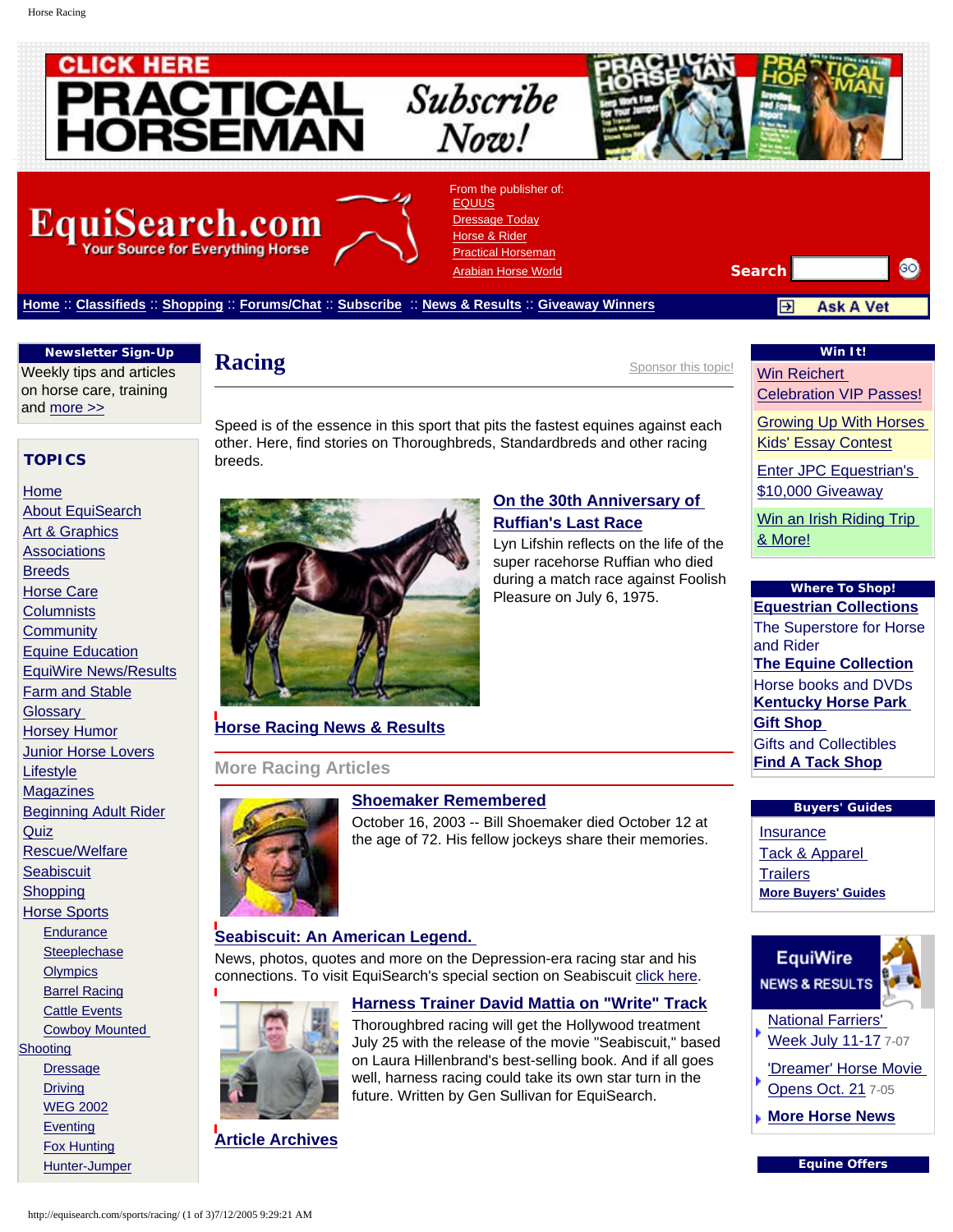<span id="page-1-0"></span>

#### **Newsletter Sign-Up**

Weekly tips and articles on horse care, training and [more >>](http://www.equisearch.com/newsletter_subscribe/)

## **On the 30th Anniversary of Ruffian's Last Race**

Lyn Lifshin reflects on the life of the super racehorse Ruffian who died during a match race against Foolish Pleasure on July 6, 1975.

#### **TOPICS**

[Home](http://equisearch.com/) [About EquiSearch](http://equisearch.com/about/) [Art & Graphics](http://equisearch.com/artgraphics/) **[Associations](http://equisearch.com/assoc/) [Breeds](http://equisearch.com/breeds/)** [Horse Care](http://equisearch.com/care/) **[Columnists](http://equisearch.com/columnists/) [Community](http://equisearch.com/community/)** [Equine Education](http://equisearch.com/education/) [EquiWire News/Results](http://equisearch.com/equiwire/) [Farm and Stable](http://equisearch.com/farm/) **[Glossary](http://equisearch.com/glossary/)** [Horsey Humor](http://equisearch.com/humor/) [Junior Horse Lovers](http://equisearch.com/juniors/) **[Lifestyle](http://equisearch.com/lifestyle/) [Magazines](http://equisearch.com/magazines/)** [Beginning Adult Rider](http://equisearch.com/novice/) **[Quiz](http://equisearch.com/quiz/)** [Rescue/Welfare](http://equisearch.com/rescue/) **[Seabiscuit](http://equisearch.com/seabiscuit/)** [Shopping](http://equisearch.com/shop/) [Horse Sports](http://equisearch.com/sports/) **[Endurance](http://equisearch.com/sports/endurance/) [Steeplechase](http://equisearch.com/sports/steeplechase/) [Olympics](http://equisearch.com/sports/olympics2004/)**  [Barrel Racing](http://equisearch.com/sports/barrel/) [Cattle Events](http://equisearch.com/sports/cattle/) [Cowboy Mounted](http://equisearch.com/sports/cowboyshooting/) **[Shooting](http://equisearch.com/sports/cowboyshooting/) [Dressage](http://equisearch.com/sports/dressage/) [Driving](http://equisearch.com/sports/driving/)**  [WEG 2002](http://equisearch.com/sports/weg/) **[Eventing](http://equisearch.com/sports/eventing/)**  [Fox Hunting](http://equisearch.com/sports/foxhunting/) [Hunter-Jumper](http://equisearch.com/sports/hunterjumper/)

By Lyn Lifshin



Image courtesy of John Bellucci

undefeated, miraculous black bolt of lightning, Ruffian, Champion Juvenile Filly of 1974 and Filly Triple Crown winner of 1975, still haunts us. In a decade of horse racing stars like Secretariat, Affirmed and Seattle Slew, Ruffian stands out for her unearthly speed, beauty, the way she danced, seemed to know she was truly a queen...and how she died.

July 6, 2005 -- The memory of that

Nearly black, she was born with a

star on her forehead, a sign of what she would become. Now, 30 years later, her fame continues to touch even those not yet born that sad July 6, 1975, when she broke down in a match race against the year's Kentucky Derby winner, Foolish Pleasure. Big for a filly, Ruffian was often taken for a colt. She was perfectly conformed and with a colt's name, her owners hoped she would run like one and win. The racehorse's trainer, Frank Whiteley, said "she was just a different horse, was like nothing you ever seen." When she ran it seemed she was not even trying, seemed to float over the ground.

On May 22, 1974, her maiden race at Belmont, Ruffian, with Jacinto Vasquez up, finished 15 lengths ahead of all the other horses. She equaled the Belmont track record for 5 and 1/2 furlongs. One reporter called it the greatest race ever run by a first time horse, colt or filly. Through the spring of 1974 Ruffian won every race and equaled or set new track records for each of the stakes races. No filly had ever run so fast. "Super Filly," "Freak," it seemed Ruffian didn't know how to lose. She won the Fashion, the Astoria Stakes, the Sorority Stakes and the Spinaway. Before The Frizette Stakes, Ruffian left some grain in her tub. Discovering a slight fever, Whiteley scratched her. Ruffian had taken a bed step and was soon on her way in a jelly cast to recuperate in Camden, S.C. In spite of doubts about her injury, Ruffian came back in 1975 stronger than ever to win the Caltha Purse. She went on to win the Comely Stakes, and then the Filly Triple Crown--the Acorn, the Mother Goose and the Coaching Club American Oaks.

With little to prove, the pressure was on for the filly to race colts. Finally, a

#### **Win It!**

[Win Reichert](http://www.equisearch.com/special/sweeps/reichert) 

[Celebration VIP Passes!](http://www.equisearch.com/special/sweeps/reichert)

[Growing Up With Horses](http://www.equisearch.com/special/sweeps/GUWH/index.html) [Kids' Essay Contest](http://www.equisearch.com/special/sweeps/GUWH/index.html)

[Enter JPC Equestrian's](http://www.breeches.com/jpcequestrian/giveaway/signup.htm) [\\$10,000 Giveaway](http://www.breeches.com/jpcequestrian/giveaway/signup.htm)

[Win an Irish Riding Trip](http://www.equisearch.com/special/sweeps/ireland) [& More!](http://www.equisearch.com/special/sweeps/ireland)

### **Where To Shop!**

**[Equestrian Collections](http://ad.doubleclick.net/clk;5636919;5985347;f?http://www.equestriancollections.com)** The Superstore for Horse and Rider **[The Equine Collection](http://ad.doubleclick.net/clk;5636925;5985347;c?http://www.theequinecollection.com)** Horse books and DVDs **[Kentucky Horse Park](http://ad.doubleclick.net/clk;8146745;5985347;b?http://www.kygiftshop.com/)  [Gift Shop](http://ad.doubleclick.net/clk;8146745;5985347;b?http://www.kygiftshop.com/)**  Gifts and Collectibles **[Find A Tack Shop](http://ad.doubleclick.net/clk;7607833;5985347;a?http://equisearchstore.com/tack_shops/index.php)**

#### **Buyers' Guides**

[Insurance](http://ad.doubleclick.net/clk;7489960;5985347;j?http://special.equisearch.com/insurance/index.htm) [Tack & Apparel](http://ad.doubleclick.net/clk;8609010;5985347;q?http://special.equisearch.com/tack_apparel/)  **[Trailers](http://ad.doubleclick.net/clk;7489956;5985347;o?http://special.equisearch.com/trailers/index.htm) [More Buyers' Guides](http://equisearch.com/shop/buyersguide)**



[Opens Oct. 21](http://www.equisearch.com/equiwire/news/dreamer_070505) 7-05

**[More Horse News](http://ad.doubleclick.net/clk;7322002;5985347;i?http://www.equisearch.com/equiwire/)**